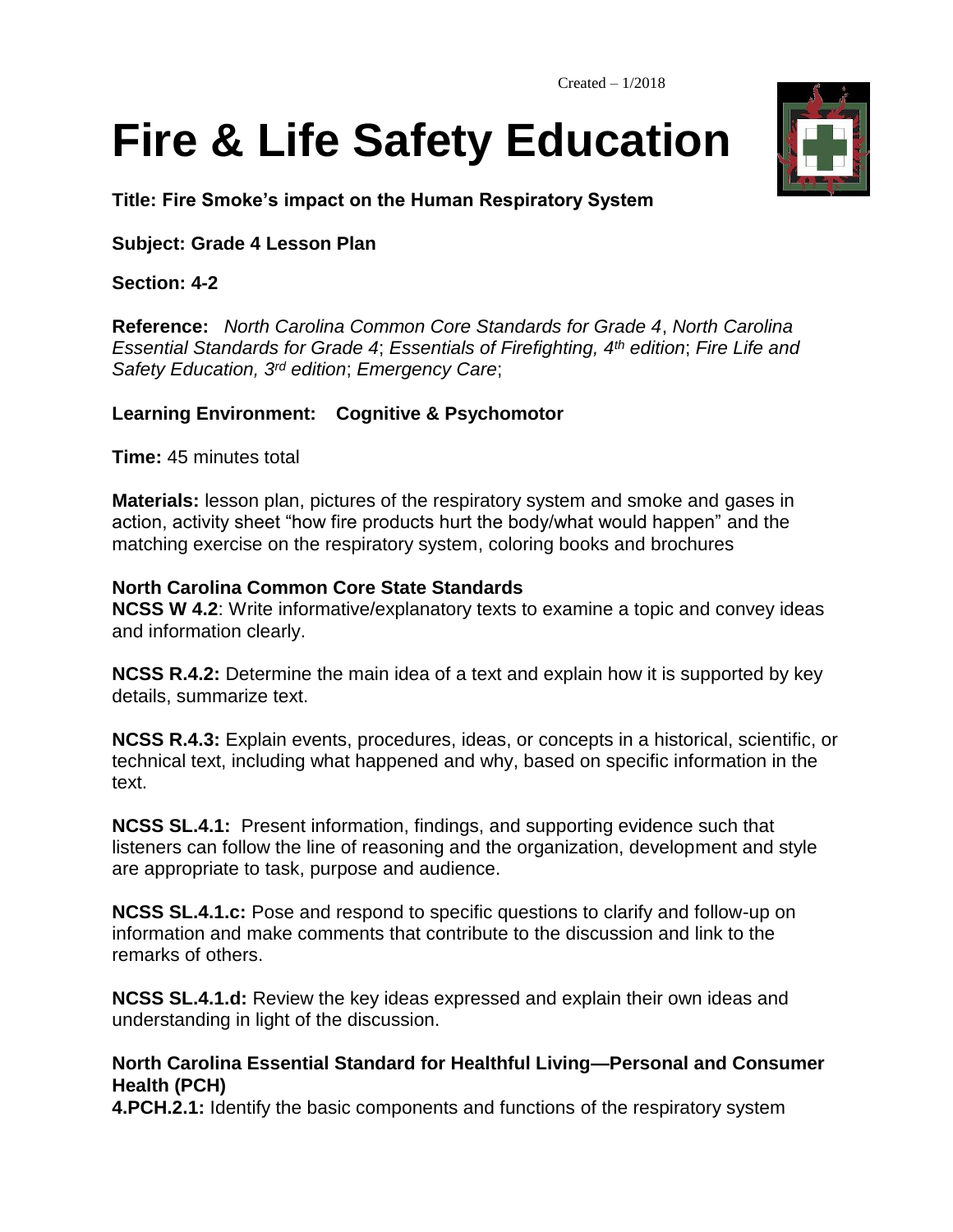## **Terminal Objective:**

After participating in a five to ten minute presentation, each fourth grade student shall explain the dangers of smoke to the respiratory system by oral and or physical response with 100 percent accuracy.

## **Enabling Objectives:**

1. While participating in five to ten minute presentations, each fourth grade student shall identify the components of the respiratory system and their function by oral response with 100 percent accuracy.

2. While participating in a five to ten minute presentation, each fourth grade student shall review the characteristics of smoke by oral response with 100 percent accuracy.

3. While participating in a five to ten minute presentation, each fourth grade student shall explain the dangers to the respiratory system by oral response with 100 percent accuracy.

## **Presentation:**

Prior to beginning lesson, remember to introduce the team members present and tell the purpose of the visit. In the explanation facilitator will explain what the students will learn and do during the presentations. The students will learn about the effects of smoke on the lungs.

## **Enabling Objective 1**

While participating in a five to ten minute presentation, each fourth grade student shall identify the components of the respiratory system and their function by oral response with 100 percent accuracy.

#### **Content:**

Ask—What do you know about the respiratory system?

Show the large picture of the respiratory system. If would be helpful to have enough of the pictures for at least 2 people to share.

Talk about the different parts and their function.

## **Facilitator Information: Respiratory System**

A) Nose or nasal cavity—where air from outside is brought into your lungs. Made up of muscle, bone, cartilage. It has mucus membranes and little hairs that help remove dust, pollen, etc. from the air like a filter and an air purifier. It also warms the air going into the lungs.

B) Mouth—Oral cavity that allows a great amount of air to enter the body. It has No little hairs to filter the air.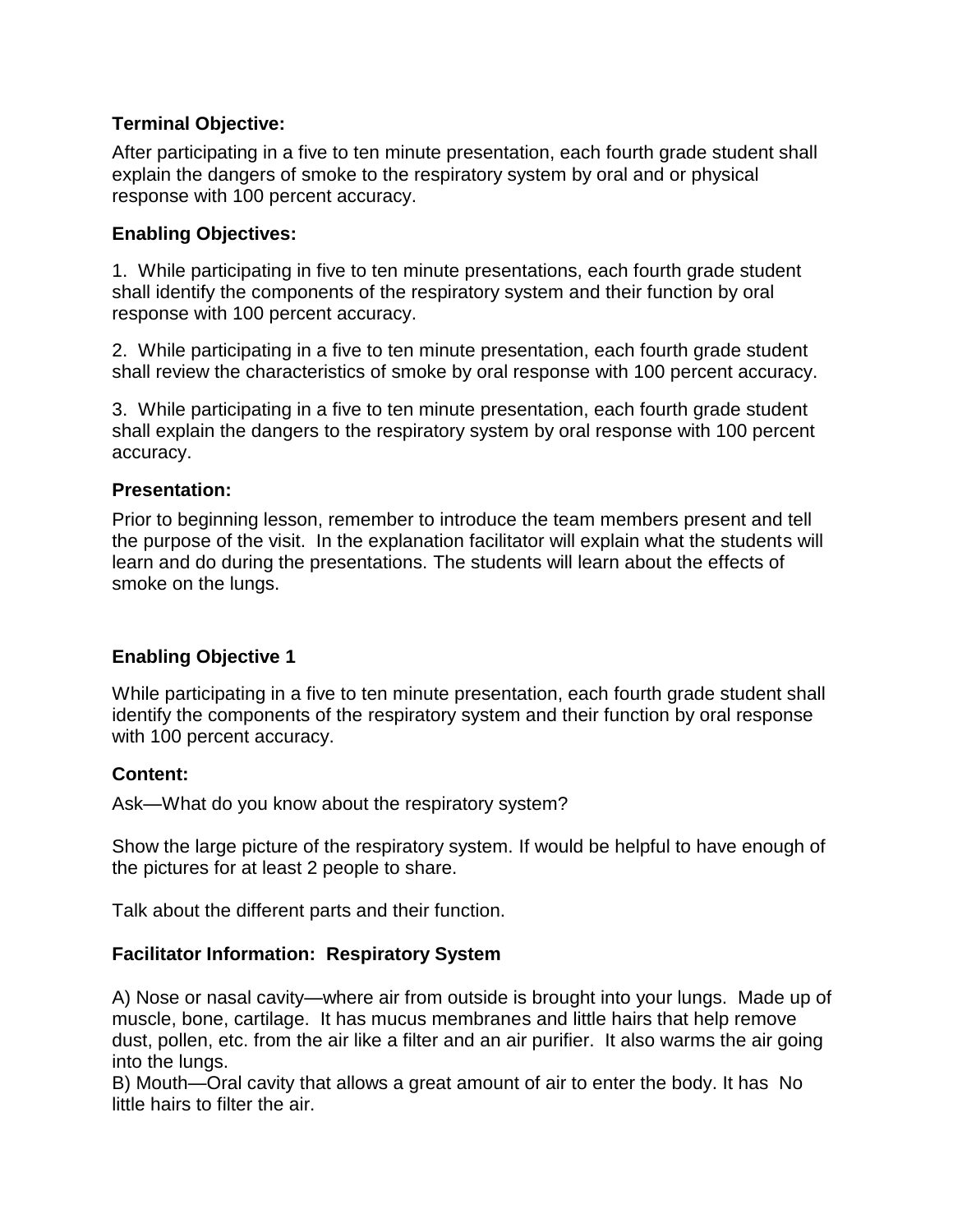C) Pharynx—Your throat. muscle that extends from the respiratory openings to the esophagus and larynx.

D) Larynx—voice box. It is a part of the defense system to keep food from going into the trachea. A little piece of cartilage is called the epiglottis and looks like a flap which closes as you swallow food or liquid. If it does not close fast enough the larynx will produce a cough reflex.

E) Trachea or windpipe—A tube made of cartilage rings about 5 inches long. Provides a clear path for air to enter and exit the lungs.

F) lungs—There are 2 of them and they work together. Inside they look like sponges. G) Bronchi—goes into your lungs; one on the left, one on the right. Carries air from the trachea to the lungs. They are made of smooth muscles that help to regulate airflow. In the lining there are little hairs that help trap dust, etc. from going into the lungs. The Bronchioles also have these hairs

H) Bronchioles—at the end of each bronchi. They are like Tiny little hairs.

I) Alveoli—bunches of sacs full of air. Allows for the exchange of oxygen and co2 to take place in the lungs

J) Capillaries—at the end of alveoli.

K) rib cage—goes around your heart and lungs for protection

L) Diaphragm is below your lungs. It is a large muscle that works with your lungs to get air in and out. When the diaphragm contracts it helps to pull air in and more space is provided for lungs to expand. The intercostal muscles contract, the rib cage move up and air is forced into the lungs. It relaxes and allows air to flow back out of the lungs when you exhale.

You can feel them working together. Put one hand on your chest and one hand on your upper tummy. Take a deep breath. You will feel your chest and tummy get bigger as air goes into your lungs. Feel your diaphragm get tighter.

When you inhale the air goes in through your mouth and nose. Little hairs called cilia collect the dust that you might breathe in. There are also more cilia in your trachea to stop the dust from getting into your lungs.

Your diaphragm flattens out and your ribcage lifts and air goes through the bronchi and bronchioles and fills the alveoli.

Oxygen goes through the walls of the alveoli and into the capillaries where the oxygen enters the red blood cells in each blood vessel.

The blood carries the oxygen to the heart which pumps al of the oxygen-carrying blood to every cell in the body.

As each red blood cell empties its load of oxygen, it picks up carbon dioxide from the cells and heads back to the lungs. It is carried by the red blood cells in the lungs capillaries to the alveoli where it is emptied into the air that leaves the body when you breathe out.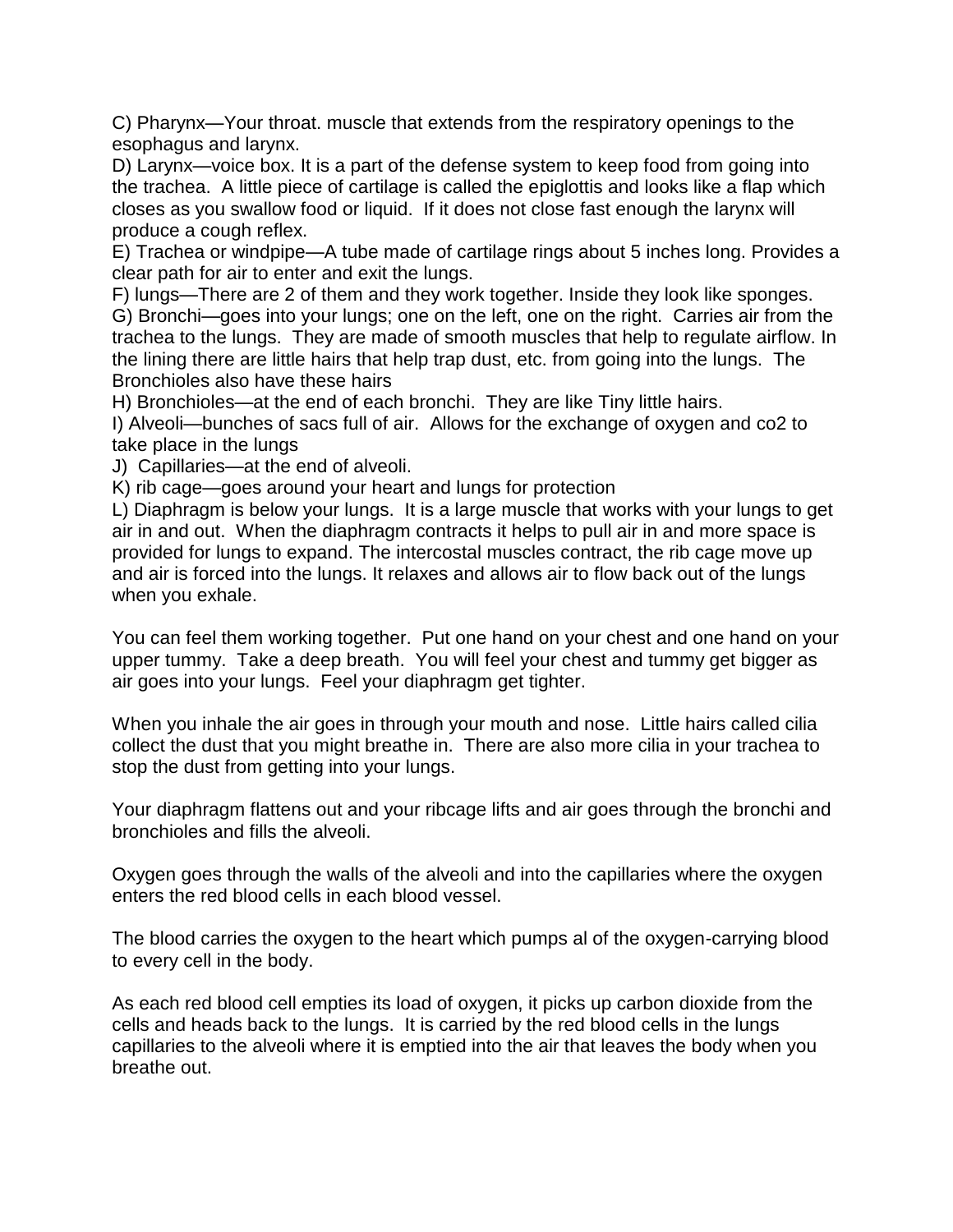**Application:** Have students to complete a matching activity, matching the part of the respiratory system to its description.

## **Enabling Objective #2**

While participating in five to ten minute presentations, each fourth grade student shall identify the characteristics of smoke by oral response with 100 percent accuracy.

# **Content**

1. Review with the students the fire triangle and how these components coming together can start a fire.

2. Review fire—Show pictures of fires. (rapid chemical reaction that occurs when a fuel is ignited and combined with oxygen to give off light, heat and smoke).

3. Review with the students the characteristics of smoke.

## **Facilitator information**

Smoke is a by-product of fire containing airborne solid and liquid particulates and gases.

Smoke rises

Smoke is dangerous. It contains particles that make it dirty and blocks vision, irritates the eyes and lungs. It is also gives off poisonous gases that are harmful to your lungs and body.

Smoke is Dark and Dirty. You are easily disoriented especially if you are awakened in the middle of the night. Smoke is so dark that you cannot see and have difficulty going from place to place.

Smoke is Hot.

# **Enabling Objective #3**

While participating in a five to ten minute presentation, each fourth grade student shall explain the dangers to the respiratory system by oral response with 100 percent accuracy.

## **Content**

**Ask--Do we want to breathe that?** That is correct no we do not. **Why?** because of the toxic stuff in the smoke and what it can do to your lungs. Tell them—Most deaths that occur in fires are from smoke inhalation and not burns. **What do you supposed it is made of?**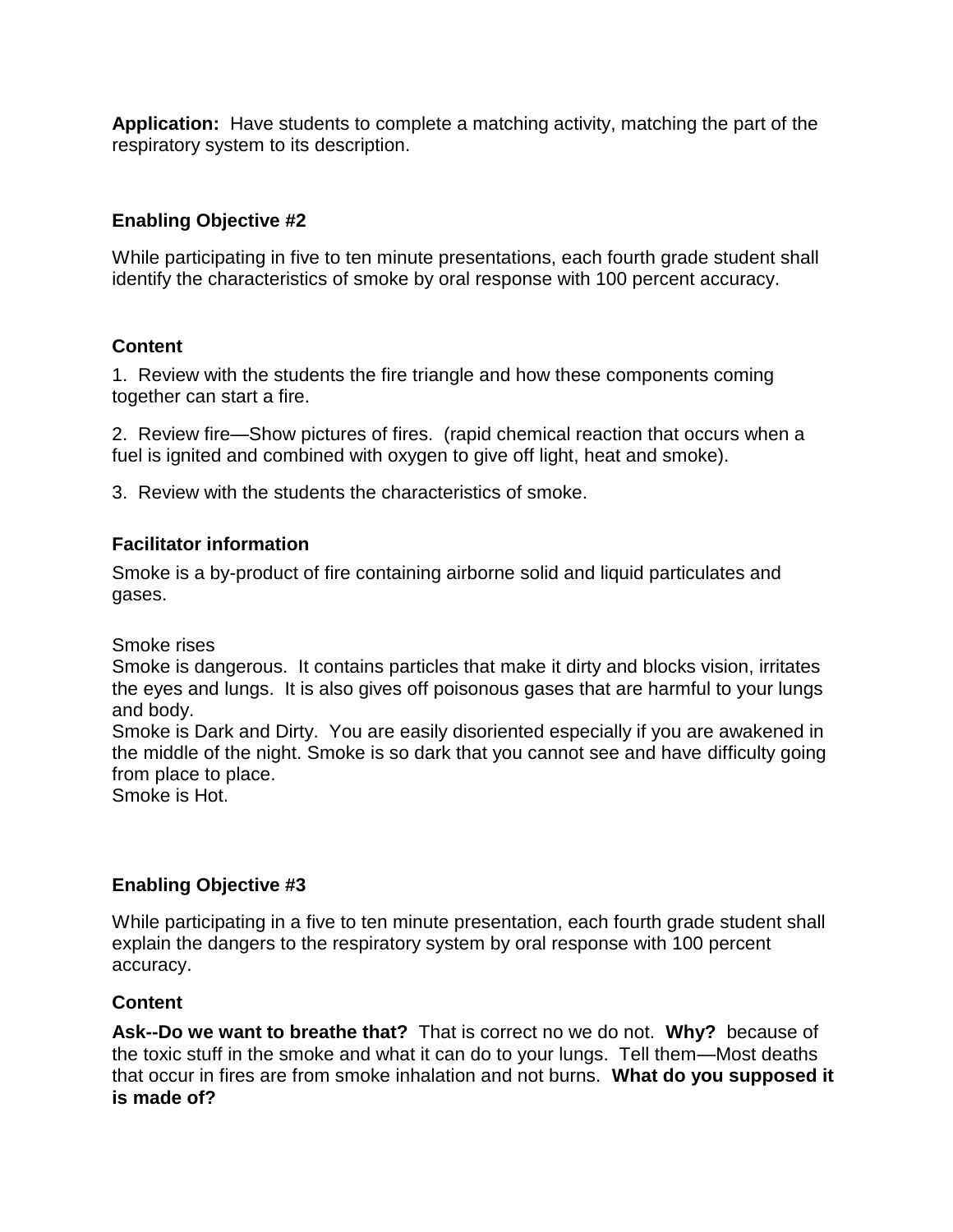Show the smoke and gases picture.

#### **Facilitator Information**

When we inhale air, oxygen goes through our lungs and then into our bodies. If we breathe in hot smoke it will damage your respiratory system. It can burn the mouth and Nose causing irritation and swelling.

Heat from smoke can cause burns on the skin. The heat from smoke can burn the trachea, bronchi and tiny bronchioles in your lungs. This causes irritation to the respiratory tract and swelling. When swelling occurs the airway can collapse or close up causing respiratory distress.

It can also raise body temperature to dangerous levels.

Smoke can irritate your eyes and block vision.

Some of the Chemicals such as carbon monoxide will keep the blood from carrying oxygen. Carbon monoxide is tasteless and odorless but is toxic. It can make you sick and even kill you.

Other chemicals such as Hydrogen cyanide prevent cells from using oxygen. If cells do not get the oxygen or cannot use oxygen it gets, they will die.

There are even other chemicals such as carbon dioxide that displaces oxygen so that there is not enough oxygen to breathe. The body is deprived of its source of oxygen.

That's why firefighters wear special equipment call a SCBA when they go into a fire to keep them from breathing the poisons and heat in the smoke.

Do we want to breathe all that?

Talk about the signs and symptoms of the toxic effects of smoke inhalation. Cough, red eyes, cherry red skin, shortness of breath, hoarseness or noisy breathing caused by fluids in upper respiratory tract or swelling of the airway blocking air intake, soot around mouth and nose, headache, changes in mental status such as confusion, fainting, seizures, coma, death.

What do we have in our homes that can help us to prevent harm to our respiratory system? (smoke alarms, don't play with matches and lighters, don't leave food cooking unattended on stove) Let them answer.

#### **Application**

Have the students complete the activity sheet "How fire products hurt the body/what would happen"